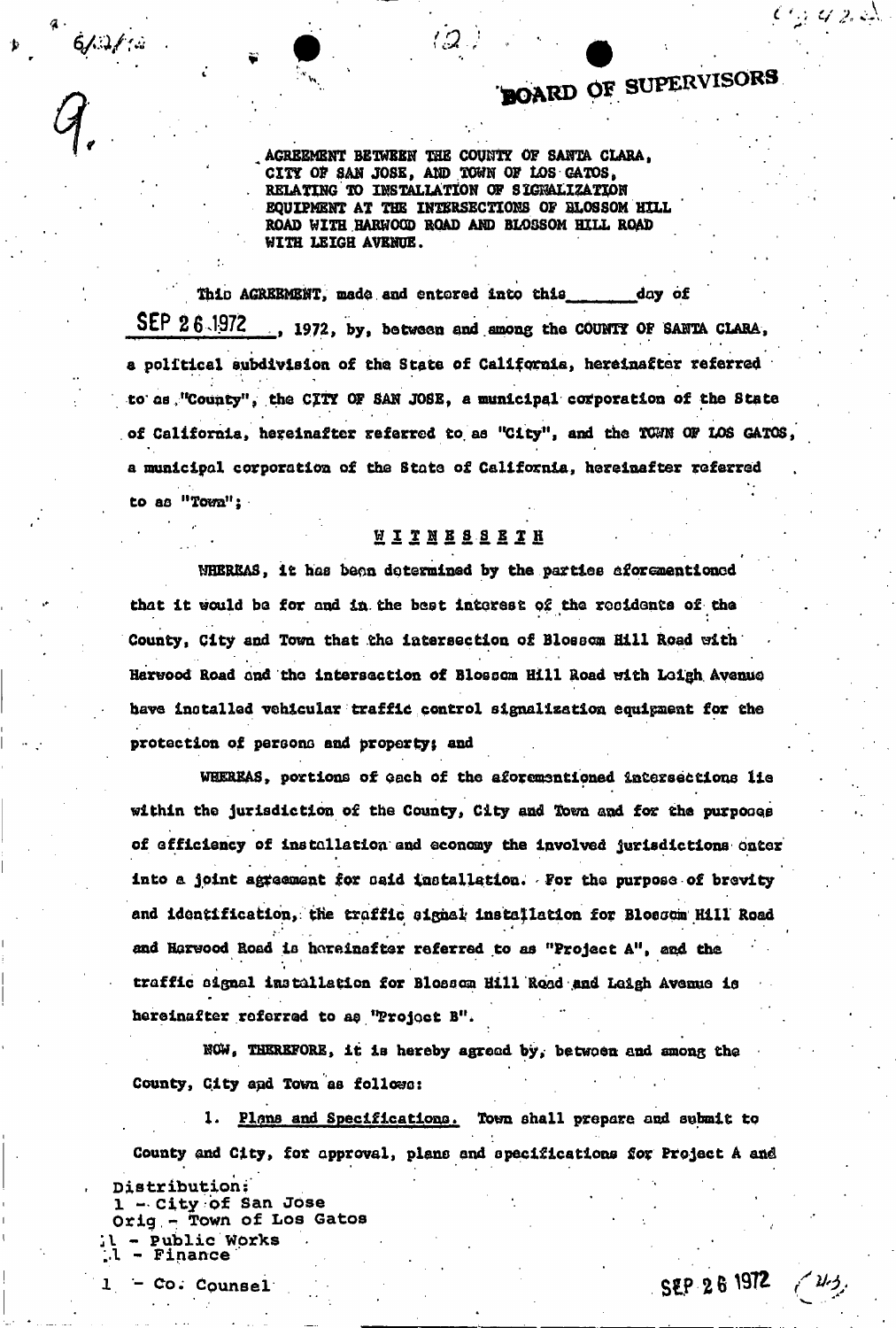Project<sub>.</sub>B. Plans shall be prepared in accordance with the standards of Sections 7 and 8 of the California Division of Highways Planning Manual, Piano and specifications shall include provision for City to supply traffic signal controllers for both intersections.

Award of Contract. Upon approval of plans and specifications for Project A and Project B by County and City, Town shall advertise forbids for construction of said projects, award a Contract therefor and supervise the construction thereof to completion.

» • \*<sup>1</sup> •

3. Liability Insurance. Town agrees to require any contractor engaged to perform said projects to take out and maintain in full force and effect during the construction of said projects and until the acceptance of said projects by County, City and Town, a policy of public liability and property damage inouronce insuring County, City and Town, their officers and employees, from and against any loss, cost or expense arising out of or in any way connected with the construction of said projects. The terms, provisions and conditions of ouch policy shall be those Which County, City and Town normally require in connection with the type of construction contemplated for said projects; provided, however, that Town agrees to require ouch contractor to name County, City and Town, their officers and employees, as co-lnoureds on ouch policy. -

Said policy shall contain a provision that the insurance afforded, thereby to County, City and Town and their respective officers and employeeo shall bo primary Insurance to the full limits of liability of the policy and that if the County, City and Town or their respective officers and employeos have other insurance against a loss covered by such policy, that other insurance shall be excess Insurance only.

4. Construction Costs. As used in this agreement the term "total cost" shall mean the total of all costs incurred and expenditures made by County, City and Town in connection with constructing each of the above described projects. City's initial cost shall include the actual cost of the two (2) traffic signal controllers furnished for the project. Town'a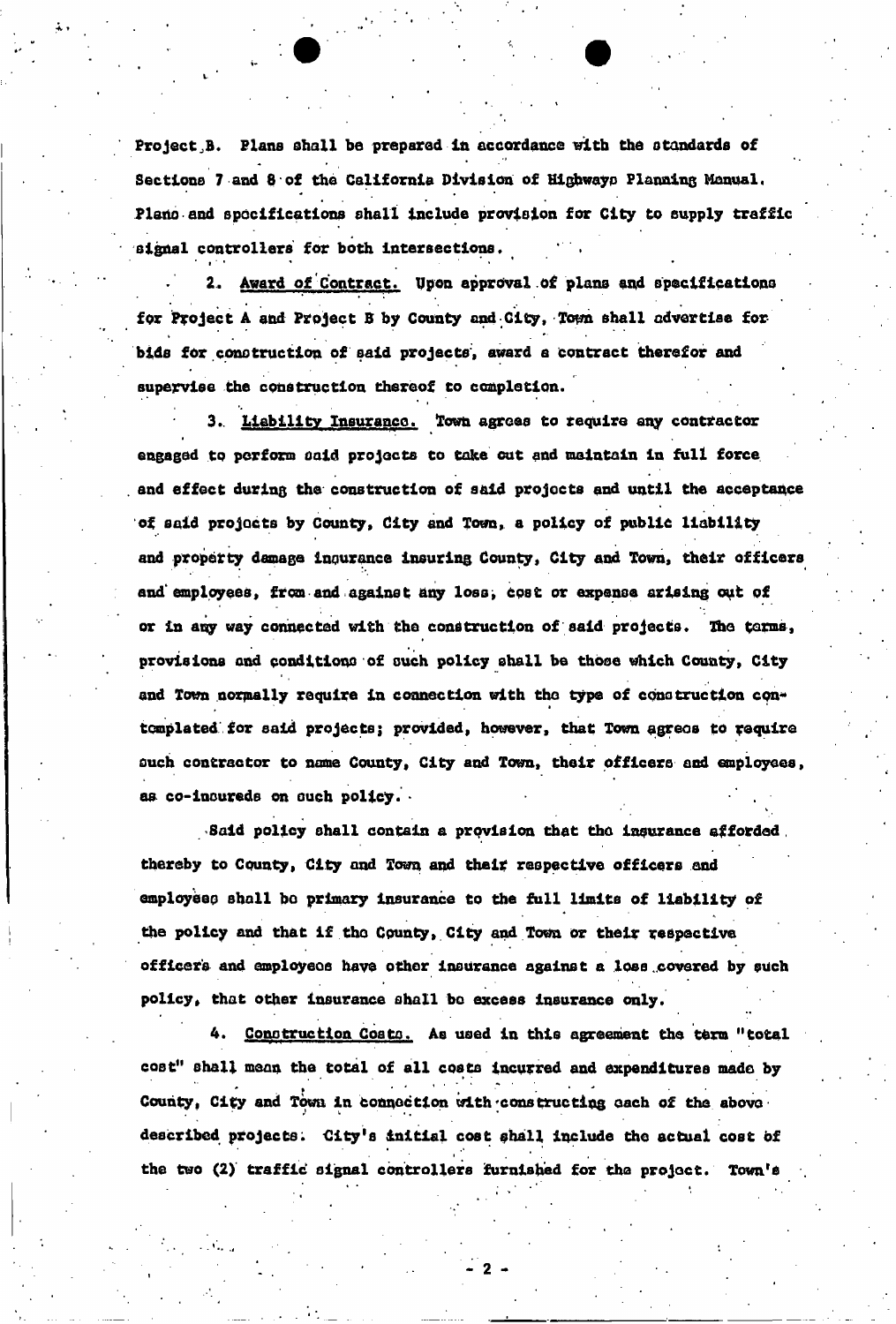initial cost shall include, but not be limited to preliminary engineering costs and expenses, costs and expenses of preparing plans and specificatione (6% of actual construction costs), costs and expenses for construction engincering and inspection, publication, advertising and printing (7% of actual construction cost), cost of the construction contract, cost of oxtro work authorised by City and/or County, and cost of all materials not included in the contract price. These initial costs will be credited in dotormining the ultimate contribution of each agency.

5. Shore of Costs for Project A and Project B. County's share of Project A shall be twonty-five porcent (25%) of the total cost of said project. City's share of Project A shall be fifty percent (50%) of the total cost of said project.

City's share of Project B shall be sixty-seven percent (67%) of the total copt of said project. Town's share of Project B shall be thirtythree percent (33%) of the total cost of said project. County's share of Project B shall be 0% of the total cost of said project.

Payment of Estimated Shares. Within thirty (30) days after approval by County and City of the plane and apecifications for both Project A and Project B, the County shall pay to Town the sum of Six Thousand Two Hundred Fifty and 00/100 (\$6,250.00) Dollars, and the City shall pay to Town the sum of Twenty-nine Thousand Two Hundred Fifty and 00/100 (\$29,250.00) Dollars.

The above amounts are estimated of the total proportionate share of the cost of both Project A and Project B based upon the percentages of the cost as set forth in paragraph 5, supra.

7. Final Accounting. Upon completion of the project, Town shall submit to City and County a final accounting of the total cost for both projects. In the event this final accounting shows that the sum advanced to Town, plus credits as described in peragraph 4 above, is less than the percentages stated in paragraph 5 above, City and County shall pay Town the difference within sixty (60) days from receipt of the final accounting.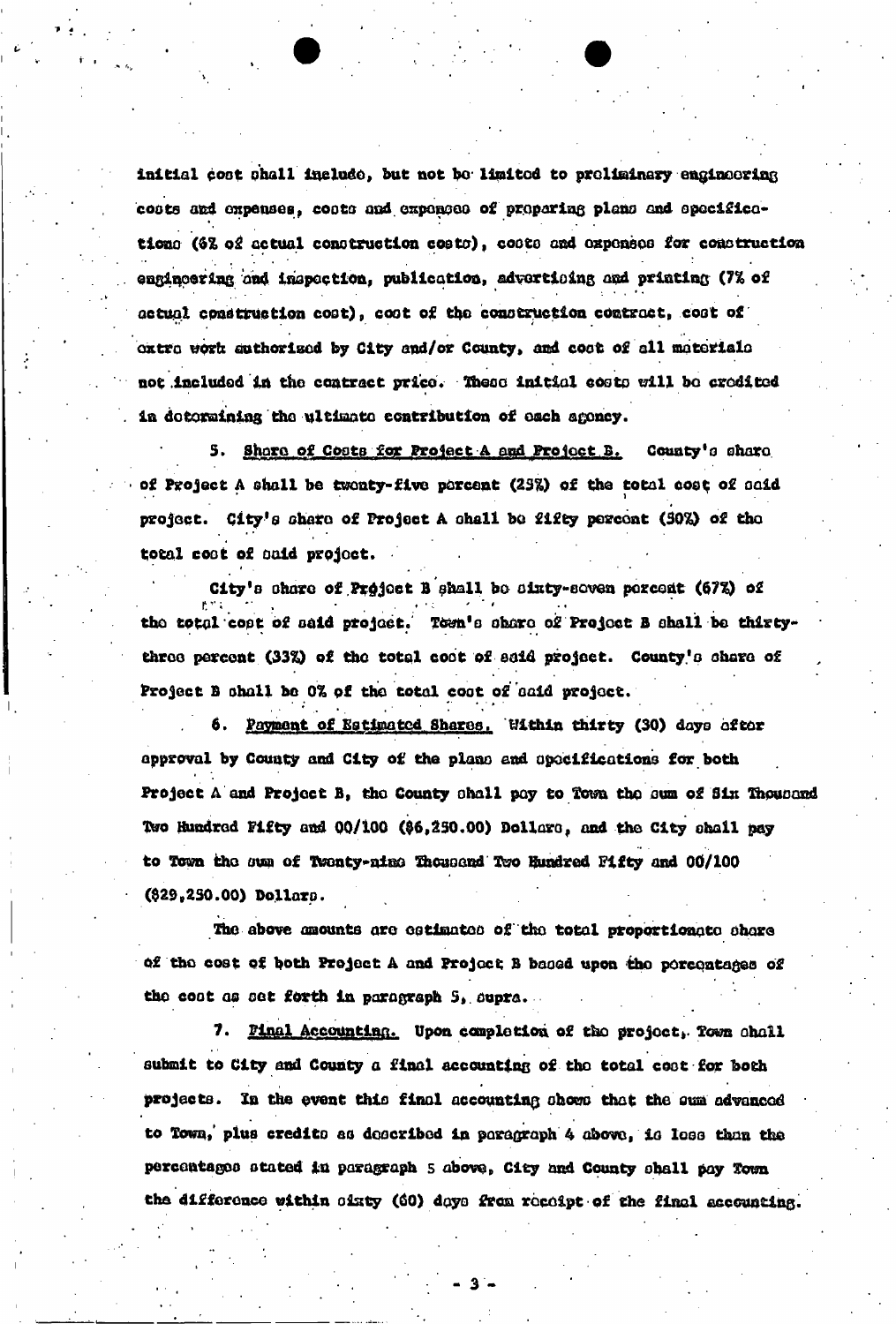However, in the event this final accounting shows that the sum advanced to Town plus any credits is more than percentages stated above in paragraph 5» Tom ohall return tho difference to City and County within sixty (60) days.

8. Recordo and Accounts. Town and City shall keep, maintain and render available for inspection by Town, City or County, or their authorised representatives, records of all costs, foes and expenditures made by Tom and City In connection with this project.

**19. Annoxation.** In the event any portion of the area uithin the limits of said improvements is annexed to Town or City or other governi , montQl agency before the date of approval of said plans end specifications by County, County's ohara of the total contract cost shall be reduced in proportion to tho amount of territory annexed, and the share of the annex&og^juriodiction shall bo proportionately increased.

10. Maintenance. Upon completion of the projecto, tho abovo described improvements shall be operated.and maintained by City pursuant to a subsequent-agreement entered Into between tho participating parties. Each agency's proportionate share of the operation and maintenance costs for each intersection shall be the percentage of total work for each intersection, as described in paragraphs 4 and 5 above.

11. Termination. This agreement shall terminate on June 30, 1973, if Town has not awarded a contract for construction of tho above described project prior to that date. In the event of such a termination, Town shall refund to County and City all sums advanced under paragraph 6 of thio agreement.

IN WITNESS WHEREOF, the parties hereto have executed this agreement the day and year first hereinabove set forth.

-4-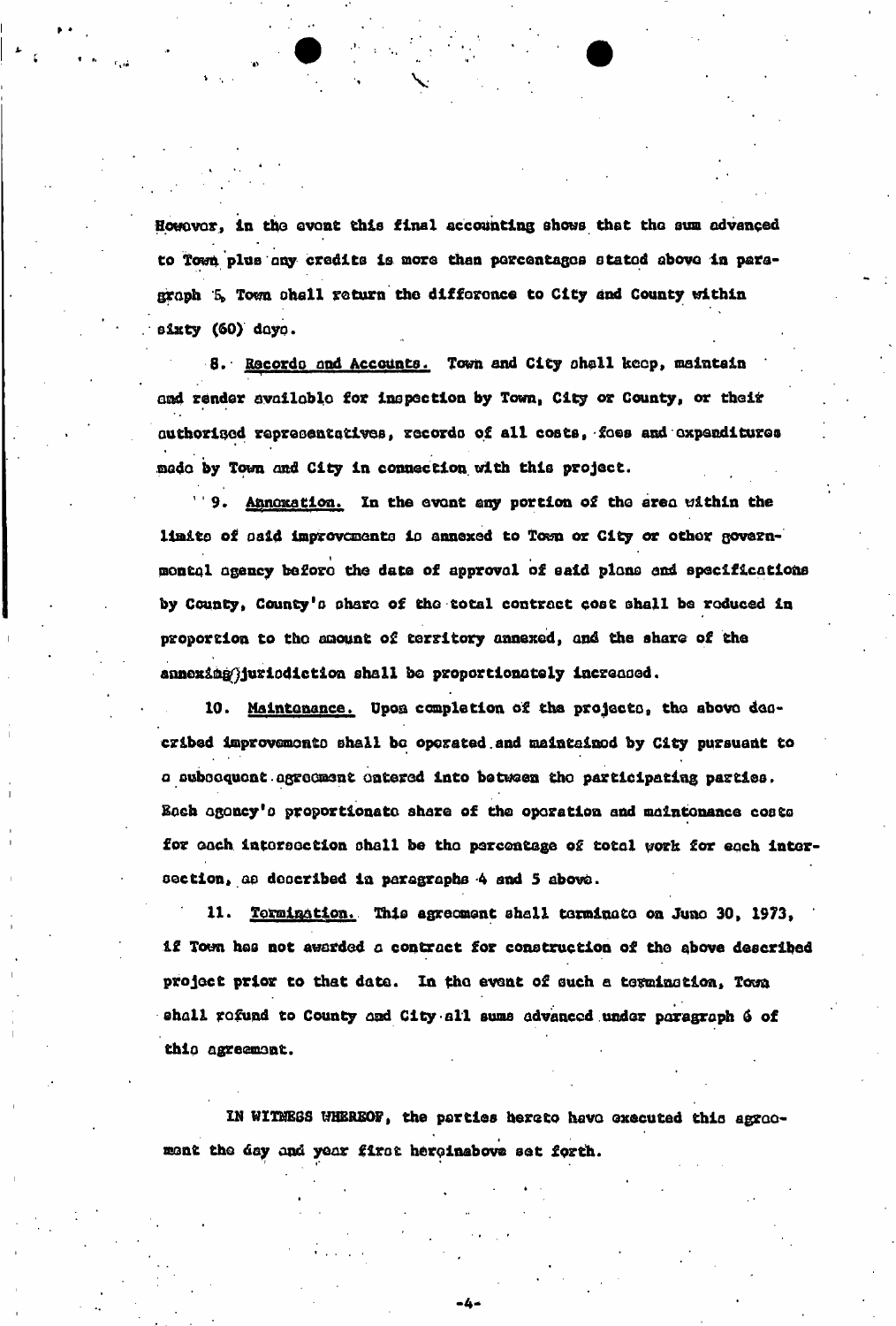APPROVED AS TO FORM: COUNTY OF SANTA CLARA, a political subdivision of die Statq Of California Josafel Whomsor И Deputy County Counsel Chairman, Board of Supervisors "County" **ATTEST;**  DONALD M. RAINS, Clerk Board of supervisors APPROVED AS TO FORM: CITY OF SAN JOSE, a municipal corporation By Deputy City Attorney Mayor "City" ATTEST:<br>FRA **ENAPCIS V. GREINER**  $\frac{1}{\sqrt{2}}$ City Clerk TOWN OF LOS GATOS , a municipal corporation  $\mathcal{C}_{\boldsymbol{d}}$ <u>Zita</u> ATTEST: Mayor dlork "Town" Town

-5.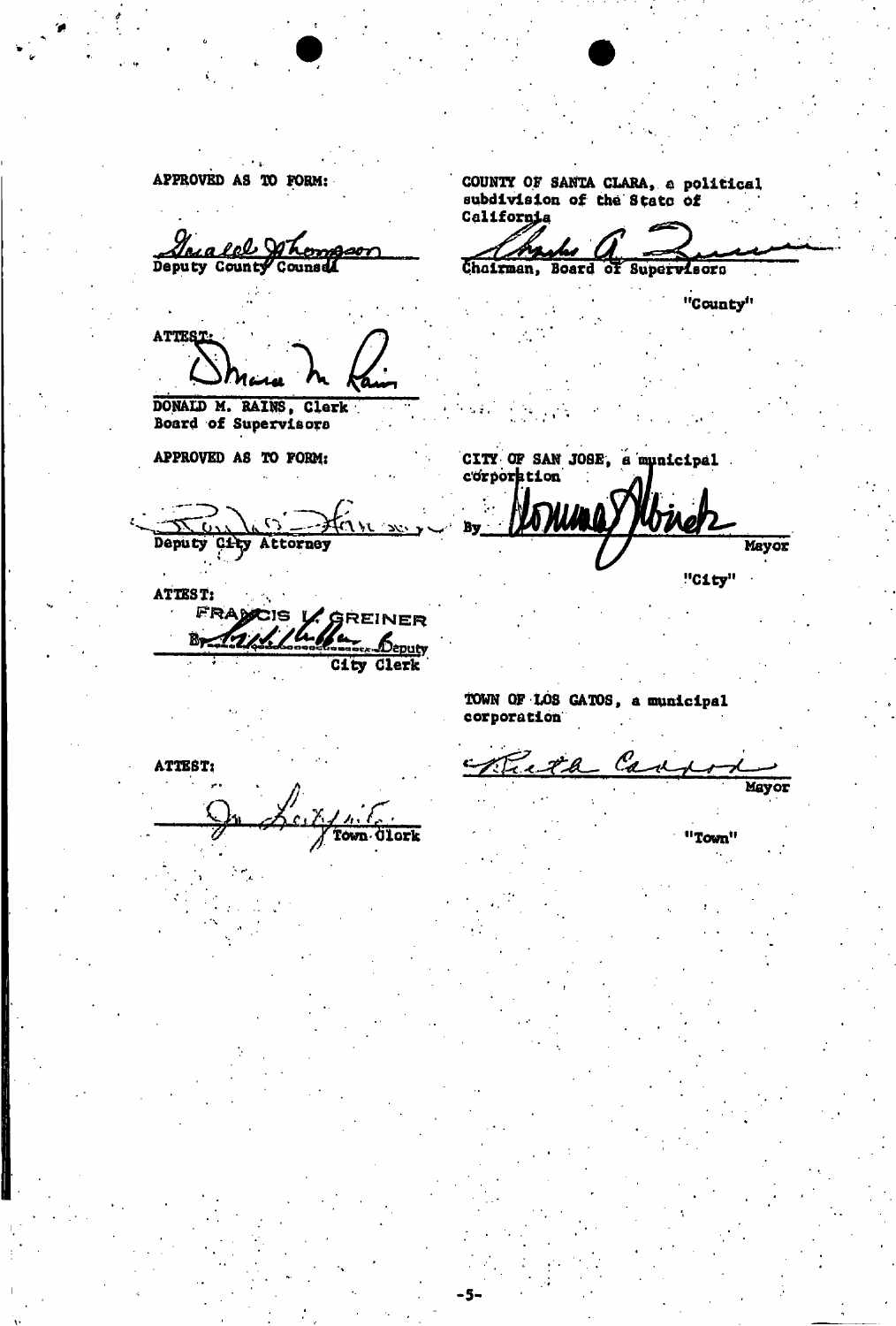$\bf{No}$  $J$ OB NO. Change Order No...

## **BOARD OF SUPERVISORS** SANTA CLARA COUNTY

Cost Sharing Agreement The following contract, was awarded or change order was approved by the

Board of Supervisors at a meeting held:

September 26 . 19. 72 Cost sharing agreement re installation of signalizatio Project to be charged continuent at the intersections of Blossom Hill Road with Harwood Road and Blossom Hill Road with Leigh Avenue and agreement re same at South Passon Prenue and Samaritan Drive

DATE.

For the amount of \$ See Acreements (?) City Clerk, City of San Jose, 801 N First St., San Jose ContractorThwn Clerk, Town of Los Satos, 110 E. Main St., Los Gatos

Completion Date............ See Agreements (2)

Budget Item...  $............(for Controler's use)$ 

> DONALD M. RAINS Clerk of the Board

DMR/dgh

 $($ Ee) 3128

WHITE ----- CONTROLLER<br>CANARY --- FILE<br>PINK ---- PUBLIC WORKS<br>GOLD.ROD PUBLIC WORKS

 $\mathbf{Q}$ 

Orig: ROADS Contrads & Agreement's<br>Cost Strating-Boscom Rue So.<br>Se 2: 1 Kos Gatos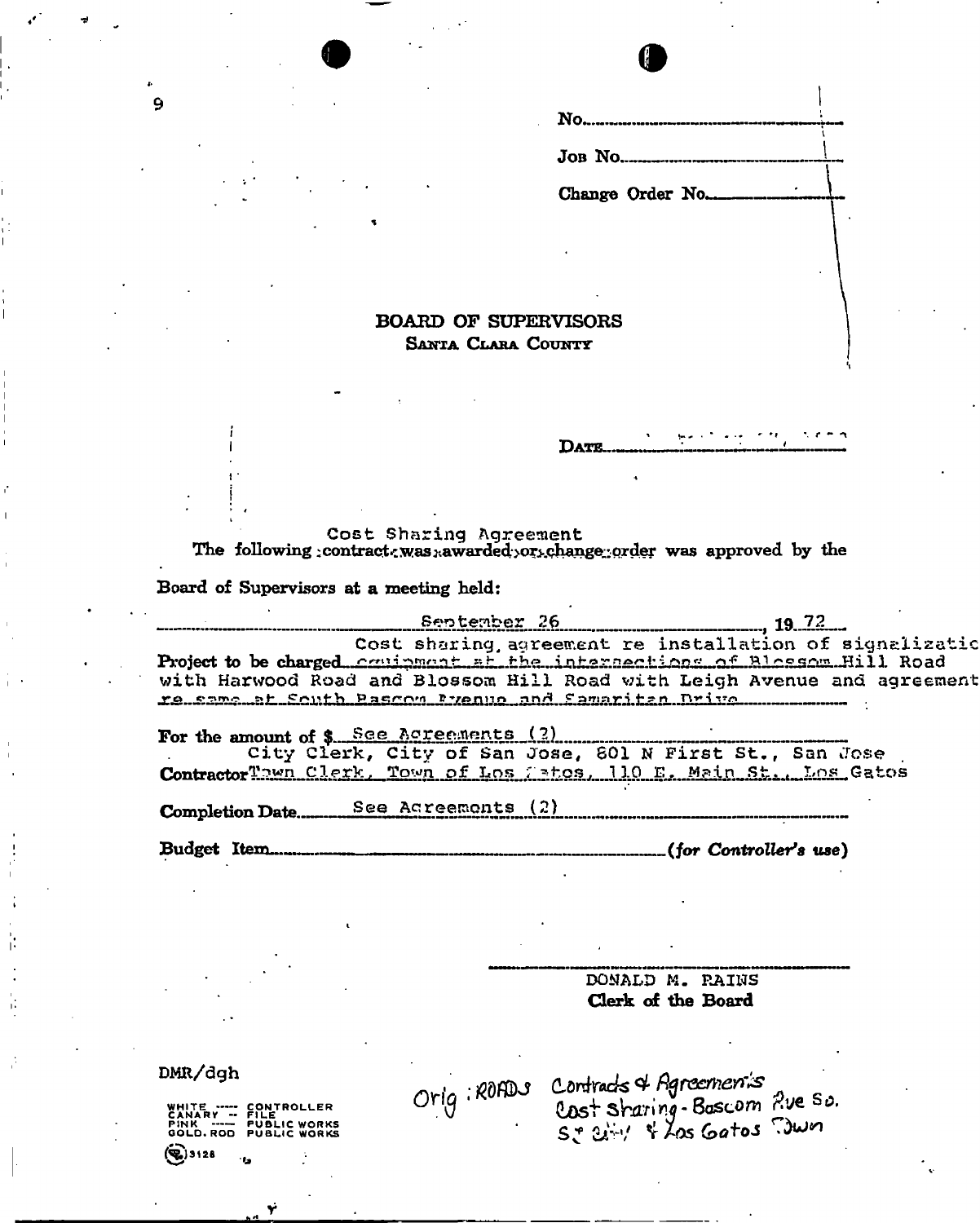September 27, 1972

City Clerk City of tfan Jose  $601$   $\mathbb{N}$ . First St. San Jos©, California

**.. J** 

Town Clerk Town of Los Gatos 110 E. Main St. Los Gatos, Calif. 95030

Subject? Coat sharing agreement re installation of signalissation equipment at the intersections of Blossom Hill Road with Harwood Road and Blossom Hill Road with Leigh Avenue and Agreement re same at South Bascom Avenue and Samaritan Drive.

Dear Biros

i<sup>y</sup>-idad in the second the second term of the second term of the second term of the second term of the second term of the second term of the second term of the second term of the second term of the second term of the seco

Enclosed you will find a fully executed copy of the subject agreements between the County of Santa Clara and the parties named above. The Board of Supervisors at its regularly scheduled meeting on September 26, 1972 approved this agreement on behalf of the County.

The enclosed copies are for your records.

Very truly yours,

BOARD OF SUPERVISORS Donald\ M. Rains / Clerk

bv */chtm*   ${\cal L} {\cal N}$ Deputy Clerk

DMR/dgh Enclosures (2  $ccs$ Public Works Engineering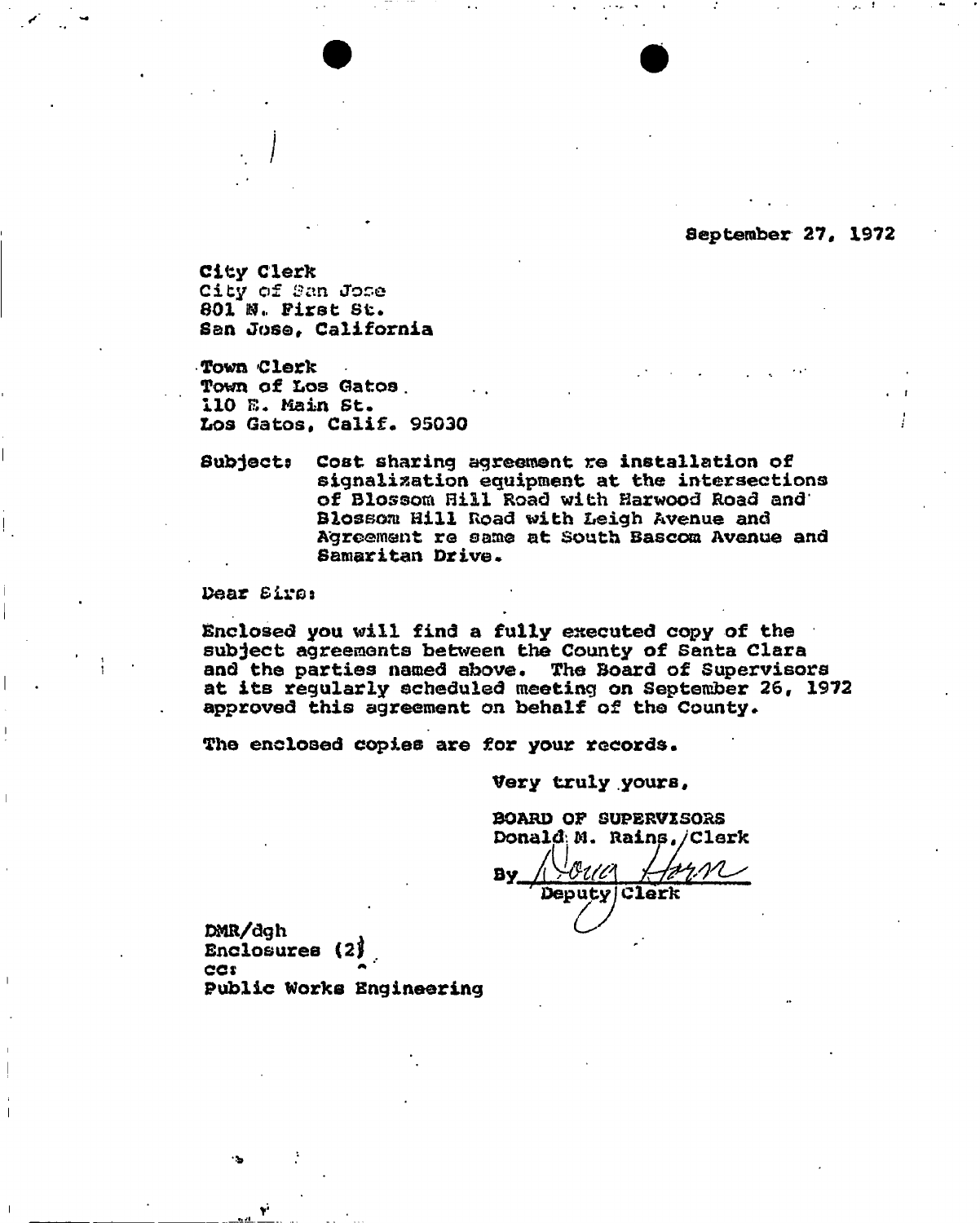| <b>County of Santa Clara</b>                                                                                                                                                                                                                                                                                                                  | <b>Department of Public Works</b><br><b>County Office Building</b><br>20 West Hedding Street<br>San Jose, California 95110 |  |  |  |  |  |  |  |
|-----------------------------------------------------------------------------------------------------------------------------------------------------------------------------------------------------------------------------------------------------------------------------------------------------------------------------------------------|----------------------------------------------------------------------------------------------------------------------------|--|--|--|--|--|--|--|
| California<br>TRANSMITTAL MEMORANDUM                                                                                                                                                                                                                                                                                                          | $S.D.$ 1                                                                                                                   |  |  |  |  |  |  |  |
| Page of                                                                                                                                                                                                                                                                                                                                       | DATE: September 13, 1972                                                                                                   |  |  |  |  |  |  |  |
| September 26,<br>FOR:<br>BOARD OF SUPERVISORS AGENDA OF                                                                                                                                                                                                                                                                                       | 72 و1                                                                                                                      |  |  |  |  |  |  |  |
| FROM:<br>MONTINI, PUBLIC WORKS, ENGINEERING                                                                                                                                                                                                                                                                                                   |                                                                                                                            |  |  |  |  |  |  |  |
| COST SHARING AGREEMENT RELATING TO INSTALLATION OF SIGNALIZATION<br><b>TITLE:</b><br>EQUIEMENT AT THE INTERSECTIONS OF BLOSSOM HILL ROAD WITH HARWOOD<br>ROAD AND BLOSSOM HILL ROAD WITH LEIGH AVENUE AND AGREEMENT RELATING<br>TO INSTALLATION OF SIGNALIZATION EQUIPMENT AT SOUTH BASCOM<br>DESCRIPTION: AVENUE AND SAMARITAN DRIVE         |                                                                                                                            |  |  |  |  |  |  |  |
| The two attached agreements provide for cost sharing among the<br>Town of Los Gatos, the City of San Jose and the County of Santa Clara<br>for the installation of traffic signals at the following intersections:                                                                                                                            |                                                                                                                            |  |  |  |  |  |  |  |
| a.) Blossom Hill Road at Harwood Road<br>ı.<br>b.) Blossom Hill Road at Leigh Avenue                                                                                                                                                                                                                                                          |                                                                                                                            |  |  |  |  |  |  |  |
| Bascom Avenue at Samaritan Drive<br>2.                                                                                                                                                                                                                                                                                                        |                                                                                                                            |  |  |  |  |  |  |  |
| These projects have been initiated by the Town of Los Gatos<br>who will prepare plans and specifications and supervise the<br>construction contract. All agencies are in agreement that traffic<br>signals are required at each of these locations. The Town of Los<br>Gatos and the City of San Jose have already executed these agreements. |                                                                                                                            |  |  |  |  |  |  |  |
| The County's share of this work has been estimated to be<br>\$27,250.00. Funds for these projects are available in the traffic<br>signal account in the current year's Road Budget.                                                                                                                                                           |                                                                                                                            |  |  |  |  |  |  |  |
| Execution of the attached agreements is recommended.                                                                                                                                                                                                                                                                                          |                                                                                                                            |  |  |  |  |  |  |  |
| After execution, send originals to the Town of Los Gatos and<br>return the "City of San Jose" copies to Linda Crosby, Deputy City<br>Clerk, San Jose.                                                                                                                                                                                         |                                                                                                                            |  |  |  |  |  |  |  |
| LM:RBP:v1h                                                                                                                                                                                                                                                                                                                                    |                                                                                                                            |  |  |  |  |  |  |  |
| attachments                                                                                                                                                                                                                                                                                                                                   |                                                                                                                            |  |  |  |  |  |  |  |
|                                                                                                                                                                                                                                                                                                                                               |                                                                                                                            |  |  |  |  |  |  |  |
|                                                                                                                                                                                                                                                                                                                                               |                                                                                                                            |  |  |  |  |  |  |  |
|                                                                                                                                                                                                                                                                                                                                               |                                                                                                                            |  |  |  |  |  |  |  |

 $\overline{\mathbf{r}}$ 

 $\int$ 

 $\bar{1}$ 

| APPROVED:                    | JAMES POTT |  | HOWARD CAMPEN |             |  |
|------------------------------|------------|--|---------------|-------------|--|
| AGENDA DATA: - DATE:         |            |  | BOARD ACTION: | SEP 26 1972 |  |
| ত<br>255 R <sub>F</sub> 2/69 | ITEM NO:   |  |               |             |  |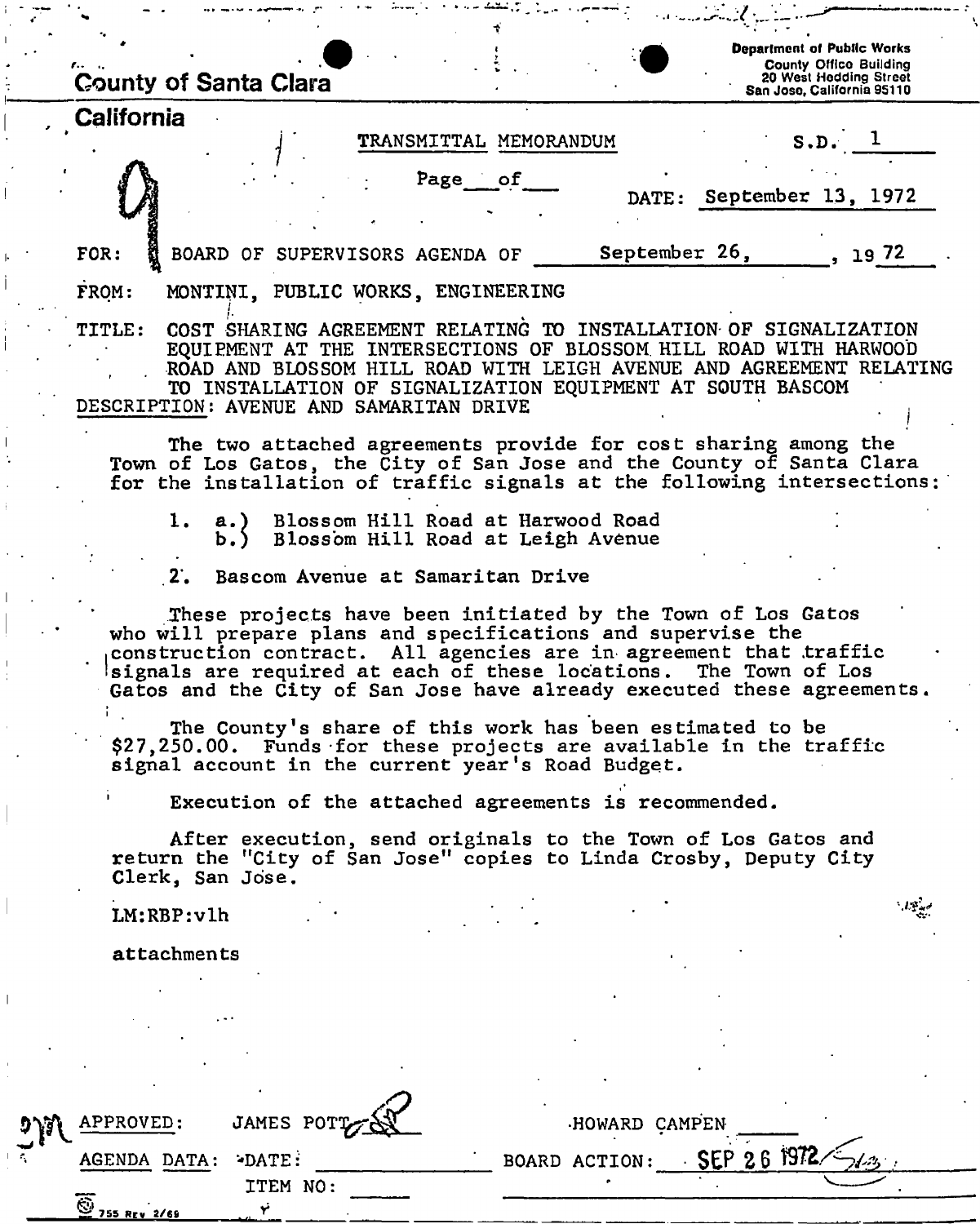